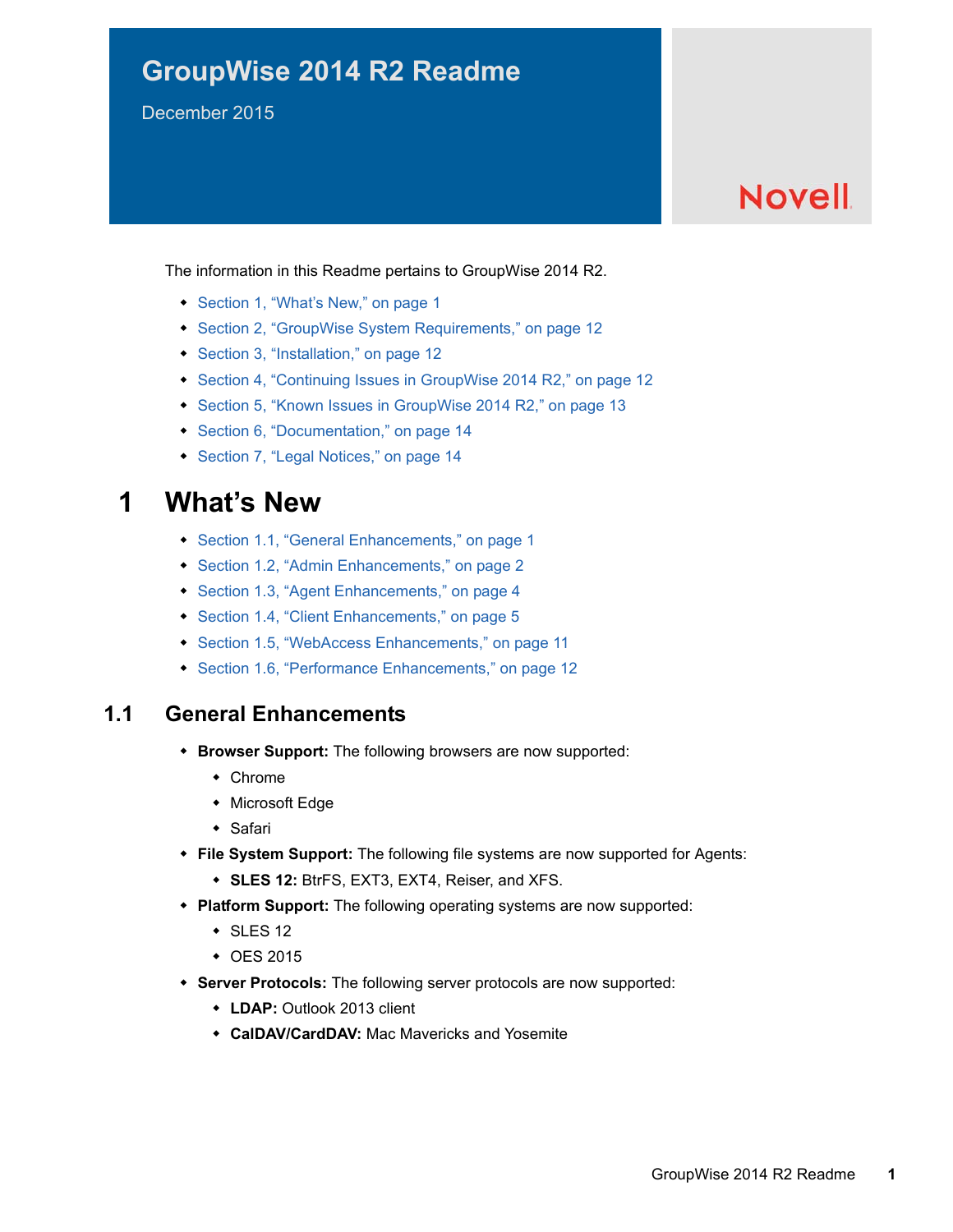### <span id="page-1-0"></span>**1.2 Admin Enhancements**

- **General Enhancements:** 
	- The preferred email address for users is now stored and indexed for searching.
	- You can now control the number of items to index and the number of indexing threads for QuickFinder. This is found in Admin Console > Select a POA > **QuickFinder** tab.
	- Improved the status reporting of move user progress and added the ability to re-do the last step.
	- You can now configure up to 3 DVAs per POA.
	- *Distribution Lists* have been renamed to *Groups*.
- **Expired Date Set for Users Not Found in MTA Sync:** If a user directory object is not found during an MTA directory sync, GroupWise will set a timestamp on the user which indicates the time at which the sync failed on that user. GroupWise will then set an expiration time for that user for one week in the future. A notification will be displayed in the Admin Console. The MTA will continue to attempt to find the directory object for the user for seven days. If, at that point, the directory object is still not found, the MTA will no longer attempt to sync the user and the user will be unable to send or receive any new items. The user is expired at that point. You can view these expired users in the **Admin Console** > **System** > **Expired Records**. From there, you can decide whether to **Remove the association**, **Delete the account**, or **Add an object to the directory**.
- **Granular Scheduling for MTA Scheduled Events:** For events with time-based triggers, the **Interval** option has been added, which allows you to schedule events more frequently than was previously available. This was added to enable the MTA to be able to sync to a directory more often than once per day. This option is found in the **Admin Console** > *(select an MTA)* > **Scheduled Events**.
- **GroupWise Calendar Server for CalDAV/CardDAV:** The GroupWise Calendar Server allows you to use CalDAV and CardDAV to sync your GroupWise Calendar and your GroupWise Contacts book to your Mac.

For installation and configuration information, see [Setting Up GroupWise Calendar Server](https://www.novell.com/documentation/groupwise2014r2/pdfdoc/gw2014_guide_install/gw2014_guide_install.pdf#b1g6hefz) in the *[GroupWise 2014 R2 Installation Guide](https://www.novell.com/documentation/groupwise2014r2/pdfdoc/gw2014_guide_install/gw2014_guide_install.pdf#instfront)*.

For Mac user information, see the *[GroupWise Mac User Quick Start](https://www.novell.com/documentation/groupwise2014r2/gw2014_qs_mac/data/gw2014_qs_mac.html)*.

- **GroupWise/Exchange Coexistence Support for Exchange 2013:** Microsoft Exchange 2013 is now supported for coexistence with GroupWise 2014 R2. For more information on how to use this feature, please see the [GroupWise/Exchange Coexistence Guide](https://www.novell.com/documentation/groupwise2014r2/pdfdoc/gw2014_guide_exchcoexist/gw2014_guide_exchcoexist.pdf#coexfront).
- **HTTP Console Login Support for GroupWise Configured Administrators:** In GroupWise 2014 R2, administrator configuration rights to the HTTP consoles for each GroupWise administrator are now based on the role that is assigned to the administrator. (All administrators still maintain view access to the consoles).

For more information, see [GroupWise Administrators](https://www.novell.com/documentation/groupwise2014r2/pdfdoc/gw2014_guide_admin/gw2014_guide_admin.pdf#admsysadministrators) in the *[GroupWise 2014 R2 Administration](https://www.novell.com/documentation/groupwise2014r2/pdfdoc/gw2014_guide_admin/gw2014_guide_admin.pdf#adminfront)  Guide*.

 **LDAP Server Capabilities:** This provides a read-only LDAP server interface into the GroupWise System Address Book information. This allows lookups and queries via LDAP for the Outlook client. To enable the LDAP server capabilities, go to the **Admin Console** > *(select an MTA)* > **LDAP**. To use SSL, you must use a commercially signed server certificate. After the LDAP server is enabled, you must restart the gwadminservice on the MTA server to use it.

For usage information, see [Configuring the LDAP Server Capabilities](https://www.novell.com/documentation/groupwise2014r2/pdfdoc/gw2014_guide_admin/gw2014_guide_admin.pdf#b1fdnw8g) in the *[GroupWise 2014 R2](https://www.novell.com/documentation/groupwise2014r2/pdfdoc/gw2014_guide_admin/gw2014_guide_admin.pdf#adminfront)  Administration Guide*.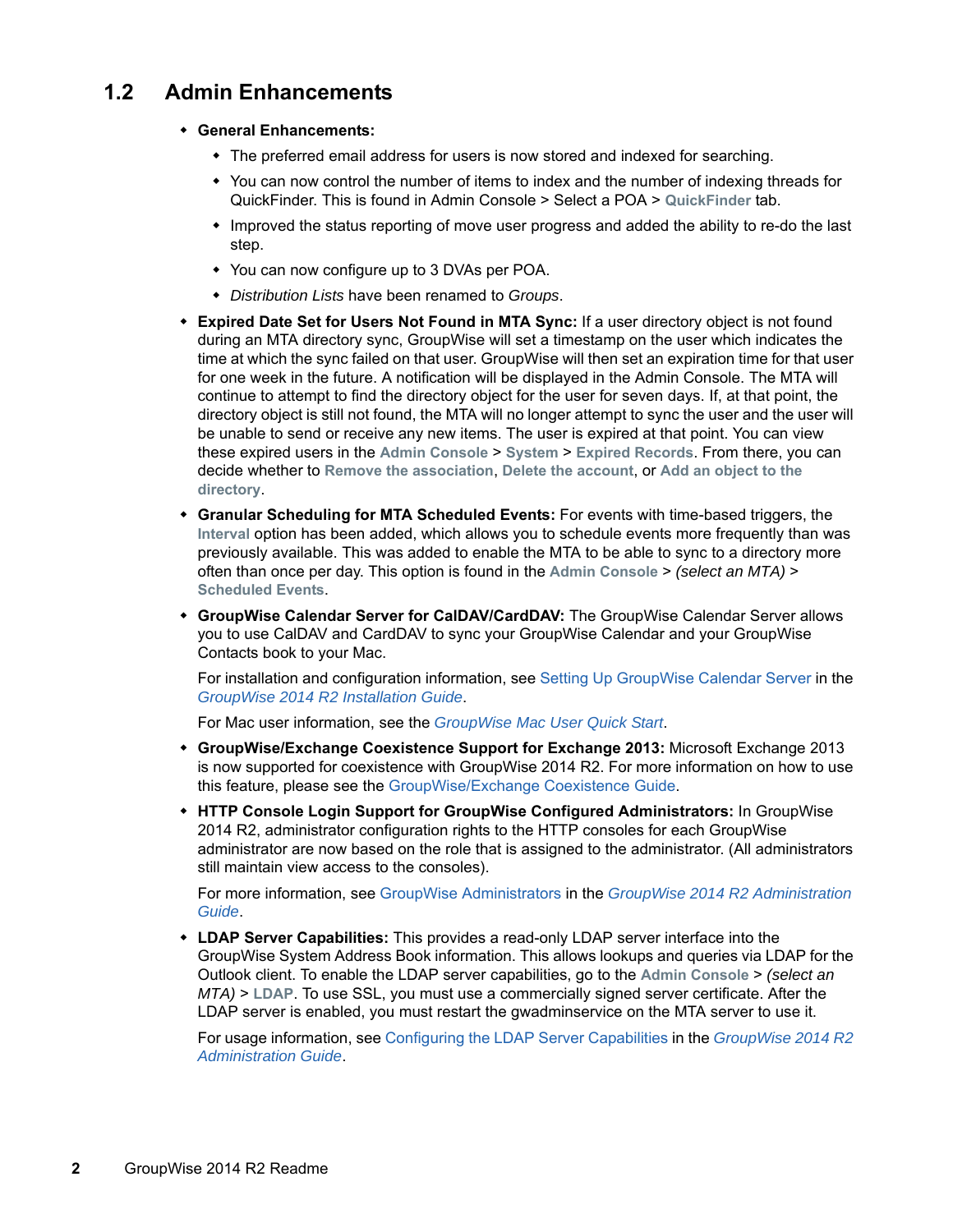Once enabled in the admin console, it can be added as an address book to the Outlook client. You will need the system name for the search base and for the user name context. The system name is found in the Admin Console > System > Information. It is listed at the top.

To setup the Outlook client to connect to the GroupWise System Address Book through the LDAP server, see [Configuring GroupWise Address Lookup in the Microsoft Outlook Client](https://www.novell.com/documentation/groupwisemobility2014r2/pdfdoc/gwmob2014r2_qs_outlook_user/gwmob2014r2_qs_outlook_user.pdf#b1e0varp) in the *[GroupWise Mobility Quick Start for Microsoft Outlook Users](https://www.novell.com/documentation/groupwisemobility2014r2/pdfdoc/gwmob2014r2_qs_outlook_user/gwmob2014r2_qs_outlook_user.pdf#gwmob2qsoutlookuser)*.

 **New GWIA Settings:** Some new settings have been added to the GWIA. One is brand new and others were previously only available in the  $qwia.cfq$  file. To locate these settings, go to the **Admin Console** > *(Select a GWIA)* > **SMTP/MIME**, then select **ESMTP Settings**.

The following option is new:

 **Require SSL for Authentication:** When enabled, this option requires an SMTP sender to negotiate a secure connection before GWIA would advertise that AUTH is supported. The default setting is disabled.

The following options are now available in the interface:

- Force Inbound Authentication
- Force Outbound Authentication
- Disable ESMTP Extension

For more information, see [Using Extended SMTP \(ESMTP\) Options](https://www.novell.com/documentation/groupwise2014r2/pdfdoc/gw2014_guide_admin/gw2014_guide_admin.pdf#admgwiainetsmtpesmtp) in the [GroupWise 2014 R2](https://www.novell.com/documentation/groupwise2014r2/pdfdoc/gw2014_guide_admin/gw2014_guide_admin.pdf#adminfront)  Administration Guide.

 **No Delete/No Archive Folders:** If **Allow User to Protect Items from Auto-Cleanup** is enabled in the **Admin Console** > *(select a Domain, PO, or User)* > **Client Options** > **Environment** > **Cleanup**, the user can protect folders and individual items from auto-cleanup.

For usage information, see [Protecting Folders and Items](https://www.novell.com/documentation/groupwise2014r2/pdfdoc/gw2014_guide_userwin/gw2014_guide_userwin.pdf#b1etqka7) in the [GroupWise 2014 R2 Client User](https://www.novell.com/documentation/groupwise2014r2/pdfdoc/gw2014_guide_userwin/gw2014_guide_userwin.pdf#frontpage)  GuideGroupWise 2014 R2 Client Help.

 **Photos in the System Address Book:** The System Address Book can now include photos. Using the following menu options, you can include a single photo, include a photo already included in eDirectory or Active Directory, or include the photo included in eDirectory or Active Directory as you import the user.

For more information, see [Adding User Photos to the System Address Book](https://www.novell.com/documentation/groupwise2014r2/pdfdoc/gw2014_guide_admin/gw2014_guide_admin.pdf#b1f1d0jn) in the [GroupWise](https://www.novell.com/documentation/groupwise2014r2/pdfdoc/gw2014_guide_admin/gw2014_guide_admin.pdf#adminfront)  2014 R2 Administration Guide.

 **Slow Document Scan for Find:** When the option **Enabled if POA resources are available is selected** in the **Admin Console** > *(select Domain, PO, or User)* > **Client Options > Environment > General > Allow Searches of Non-Indexed Attachments**, then a client **Find** will only do a search through all attachments (including those which require DVA conversion) if the POA has at least 20% of the C/S threads available.

For more information, see [Allow Searches of Non-Indexed Attachments](https://www.novell.com/documentation/groupwise2014r2/pdfdoc/gw2014_guide_admin/gw2014_guide_admin.pdf#b1f1f5j7) in the [GroupWise 2014](https://www.novell.com/documentation/groupwise2014r2/pdfdoc/gw2014_guide_admin/gw2014_guide_admin.pdf#adminfront)  R2 Administration Guide.

 **Support for Active Directory SSO:** GroupWise supports Active Directory single sign-on capabilities, allowing users to bypass the GroupWise login process by virtue of logging in once with Active Directory. Both the POA server and the user workstation must be joined to the same Active Directory Domain in order for single sign-on to work.

For usage instructions, see [Configuring Single Sign-On with Active Directory](https://www.novell.com/documentation/groupwise2014r2/pdfdoc/gw2014_guide_admin/gw2014_guide_admin.pdf#b1f0s9uy) in the [GroupWise](https://www.novell.com/documentation/groupwise2014r2/pdfdoc/gw2014_guide_admin/gw2014_guide_admin.pdf#adminfront)  2014 R2 Administration Guide.

 **Support for KeyShield SSO:** GroupWise supports KeyShield's single-sign-on capabilities, allowing users to bypass logins by virtue of logging in once with KeyShield.

For usage instructions, see [Configuring Single Sign-On with KeyShield](https://www.novell.com/documentation/groupwise2014r2/pdfdoc/gw2014_guide_admin/gw2014_guide_admin.pdf#b1f0s9ux) in the [GroupWise 2014](https://www.novell.com/documentation/groupwise2014r2/pdfdoc/gw2014_guide_admin/gw2014_guide_admin.pdf#adminfront)  R2 Administration Guide.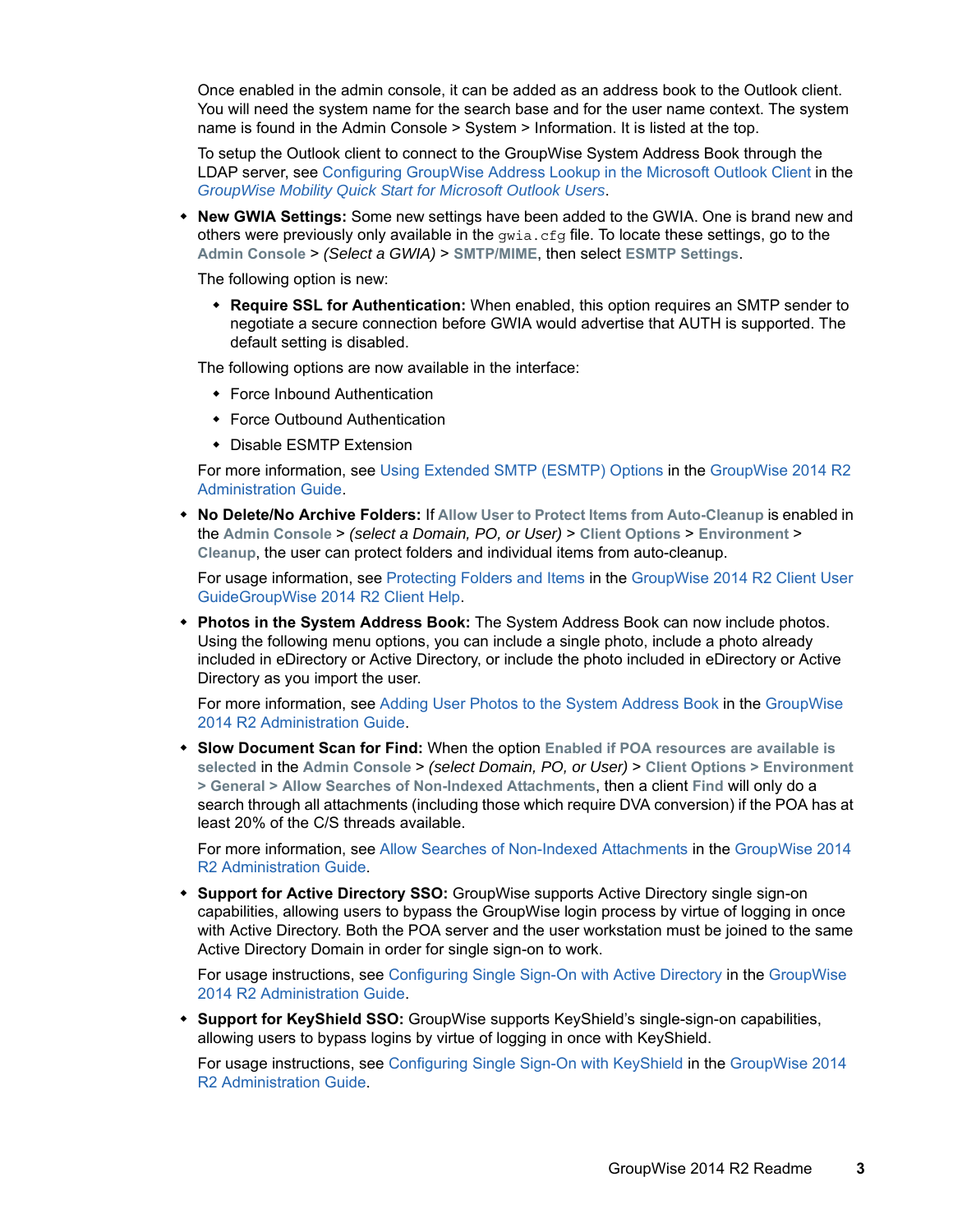### <span id="page-3-0"></span>**1.3 Agent Enhancements**

#### **General Enhancements:**

- Delayed delivery items are held on the source post office so that retract works for internet messages.
- User status now propagates through a *Invite* or *Delegate and delete* back to the organizer of the appointment.
- Agent web console default to password protected.
- Agent web consoles now support authentication using the super admin user and users designated as admins through the Admin console.
- Read-only mode has been added to the HTTP web consoles.
- Rules merge text with HTML as well as plain text including adding Global signatures to the HTML if appropriate.
- Agent web consoles now have a session time out of 30 minutes for users with write access to the web console. Users with read access do not have a session time out.
- Web console logins, logouts, and changes are now logged to facilitate change audits.
- LDAP authentication is now logged.
- DVA reporting in the HTTP console and log files has been improved.
- You can now be notified via email when QuickFinder fails to start because the configured DVA isn't running. You must have a *Notify User* set for the Domain to receive the notification.
- MTA directory synchronization can now be started through the agent web console.
- GWCHK now displays the real user's name for Prime databases. It also has an option disablerules to disable all rules on an account.
- Added wild card matching in the route.cfg file.
- Deferred Delivery now checks to see if a user is disabled or expired before processing their queued up message.
- The POA no longer uses the DCA for document conversion. It now uses the DVA for document conversion. If no DVA is assigned to the POA or none is found on the local server, the POA creates a local DVA to perform the document conversion.
- $\bullet$  The show switch is now allowed in the grpwise script permanently. During a server reboot, the switch is ignored.
- **Additional Options on POA Performance Snapshots:** The new functionality can be found in **HTTP Console for POA** > **Configuration** > **Performance Snapshots** > **Start** > *(add information)* > **Submit**. The new options allow the GroupWise Administrator to send **Performance Snapshots** data through email. In addition, they can schedule when the data will be sent out and can specify multiple recipients to receive the data. The report can be sent **Now**, **At the end of the day**, or **After running for** *x* **hours**. You must input the recipients' email addresses. The options **Message Subject** and **Reply To** are optional. This feature was added in order to improve the ability to troubleshoot a busy POA.
- **DCA Removed:** The DCA has been removed from GroupWise 2014 R2. All functions previously handled by the DCA are now handled by the DVA. The DCA startup switches are still available and now affect the DVA.
- **DVA Time Out Changes:** The Default time out has been changed to 60 seconds.
- **DVA Worker Process Threads:** On the **HTTP console** for the DVA, the main master DVA process will now display the list of worker processes and the process IDs. If the log level is set to **Verbose** or higher, each worker process will have its own log file which displays more logging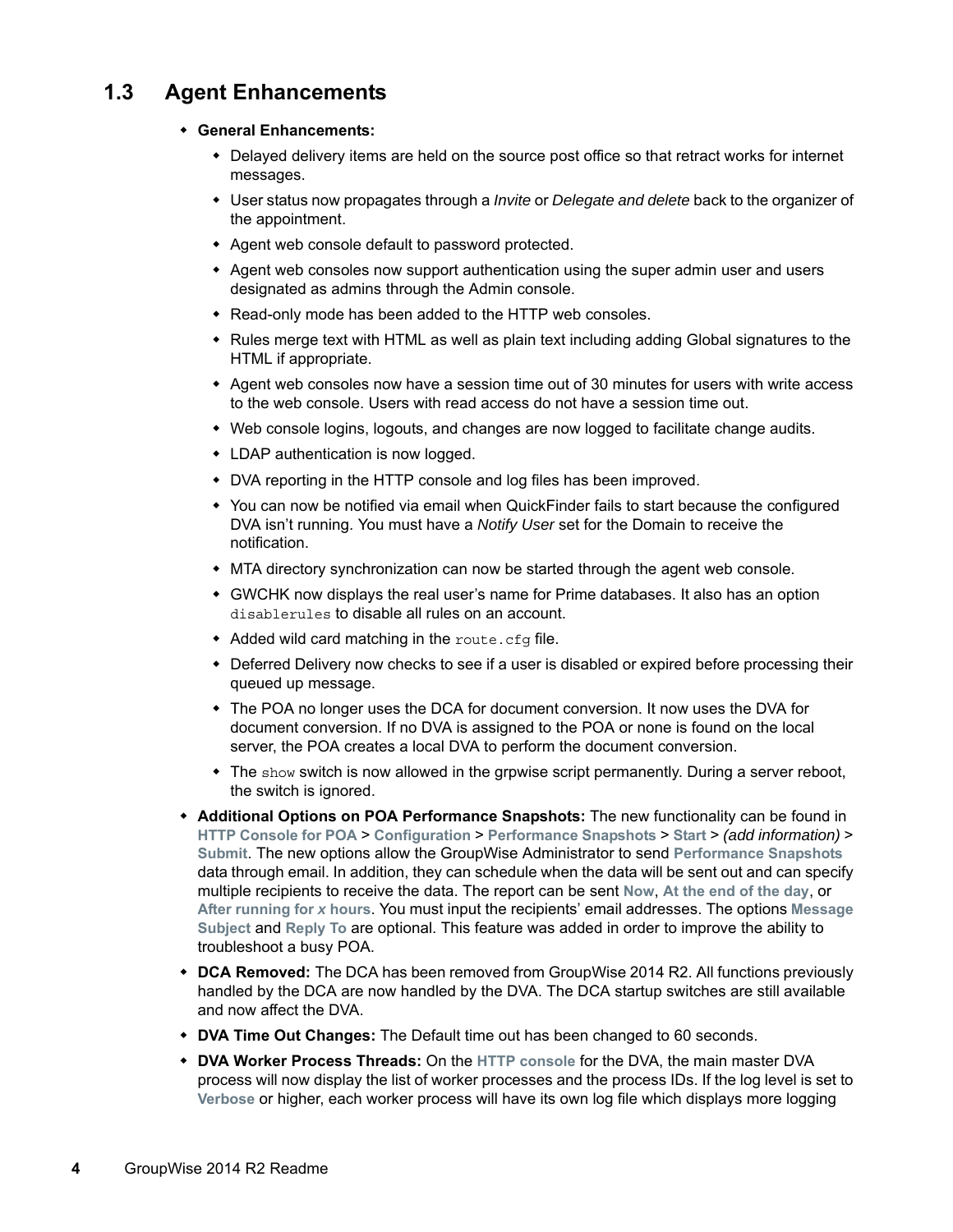information for each document it processes. The logs are stored in the same location specified for the DVA logging (**DVA** > **Configuration** > **Log Settings** > **Log Directory**). The logs can be viewed from the DVA HTTP console in the **Log Files** tab. The main DVA thread will be designated by an asterisk.

- **IMAP Enhancements:** IMAP now properly maps the Draft, Junk, Sent, and Trash folders for IMAP clients that support RFC6154. This enhancement updates the capabilities specifically for the Mac Mail app. Also, items flagged in GroupWise now appear flagged in IMAP and vice versa.
- **QuickFinder Time Out Value:** The QuickFinder time out can now be lowered to 20 seconds. If a document takes longer than 20 seconds to index, the conversion of the document will stop and the document will not be indexed.
- **Remote Internet Domain SSL Settings:** In GroupWise 2014 R2, an SSL column has been added to the \*domain*\wpgate\gwia\gwauth.cfg file. Using this column you can disable or enable SSL for a specific internet domain. To enable or disable SSL, enter required or disabled. The text is case-insensitive. If you want to enable SSL for a domain without using the SMTP feature of the file, the SSL setting can be entered following the internet domain.

The file has also been enhanced so a leading period before the domain acts as a wild card so that all emails sent through that domain use the settings specified. Below is a table with examples of how the file can be configured:

| remotehost1.com  | UserID   | Password |          |
|------------------|----------|----------|----------|
| .remotehost2.com | UserID   | Password |          |
| .remotehost3.com | UserID   | Password | Required |
| .remotehost4.com | Required |          |          |
| remoteost4.com   | disabled |          |          |

For information about the current SMTP settings, see [SMTP Host Authentication](https://www.novell.com/documentation/groupwise2014r2/pdfdoc/gw2014_guide_admin/gw2014_guide_admin.pdf#admgwiainetuserjunkhostauth) in the *[GroupWise 2014 R2 Administration Guide](https://www.novell.com/documentation/groupwise2014r2/pdfdoc/gw2014_guide_admin/gw2014_guide_admin.pdf#adminfront)*.

- **Support for SMTP Submission Port:** If SMTP is enabled for the GWIA and SSL is enabled for SMTP, the GWIA launches threads for both port 25 (the default port) and port 587(the submission port). If an SMTP client is configured to send via port 587, the GWIA requires the client to secure the connection via TLS and also requires [SMTP AUTH](https://www.novell.com/documentation/groupwise2014r2/pdfdoc/gw2014_guide_admin/gw2014_guide_admin.pdf#admgwiaswitchessmtphostauth) before it accepts the message from the client. The threads for both ports are shared according to the number of inbound SMTP threads configured for the GWIA.
- **SSL Startup Switches:** The agents support new SSL startup switches:
	- [sslciphersuite](https://www.novell.com/documentation/groupwise2014r2/pdfdoc/gw2014_guide_admin/gw2014_guide_admin.pdf#b1fuqjj7)
	- [dhparm](https://www.novell.com/documentation/groupwise2014r2/pdfdoc/gw2014_guide_admin/gw2014_guide_admin.pdf#b1icabxg)
	- [ssloption](https://www.novell.com/documentation/groupwise2014r2/pdfdoc/gw2014_guide_admin/gw2014_guide_admin.pdf#b1icaeeh)

**IMPORTANT:** Unless you are required to modify the default SSL options for your environment, consider carefully before you make any changes as this can decrease the security of your GroupWise system.

### <span id="page-4-0"></span>**1.4 Client Enhancements**

- [Section 1.4.1, "General Enhancements," on page 6](#page-5-0)
- [Section 1.4.2, "Appointments and Calendar Enhancements," on page](#page-6-0) 7
- [Section 1.4.3, "Contacts Enhancements," on page 8](#page-7-0)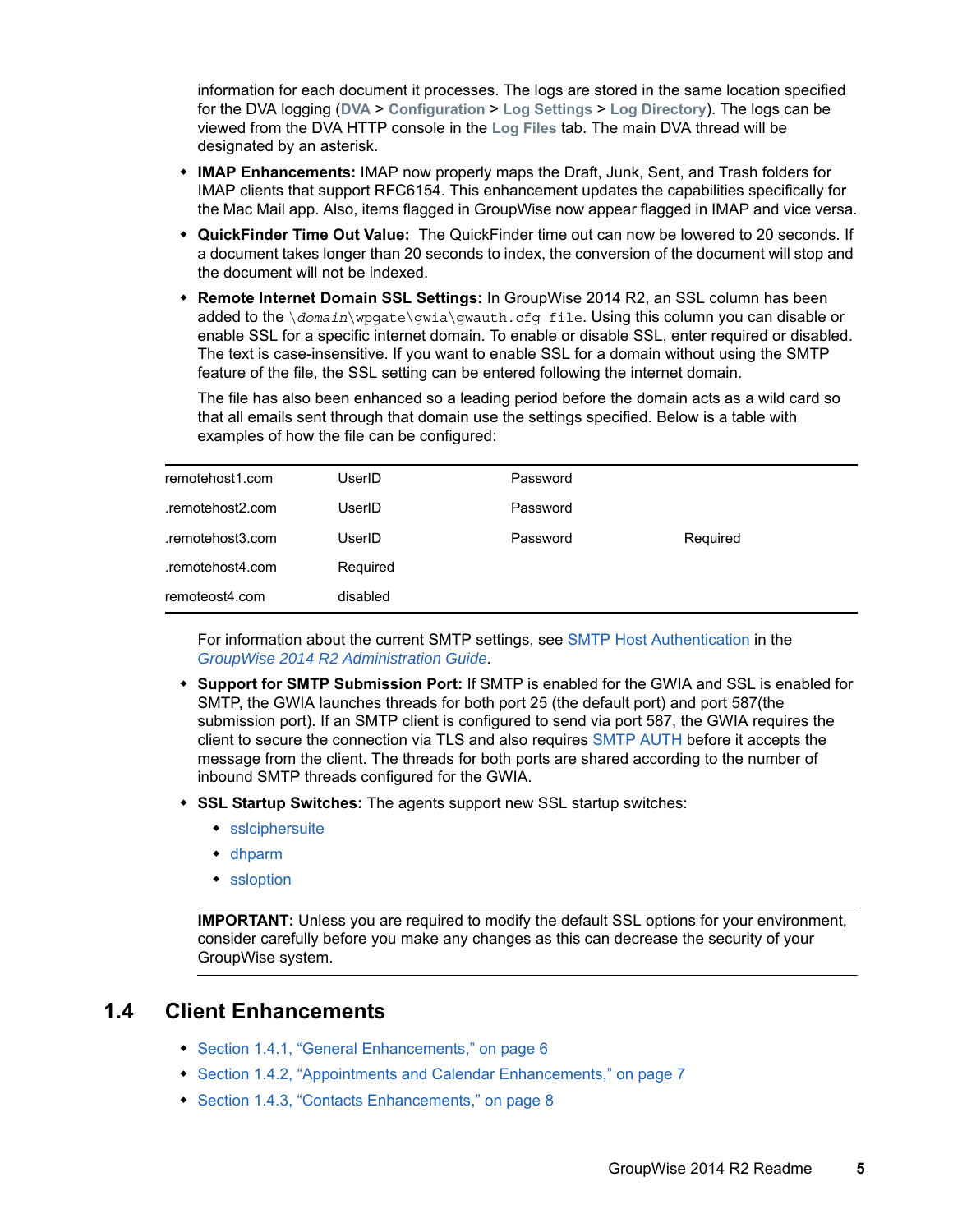- [Section 1.4.4, "Compose and Email Enhancements," on page 8](#page-7-1)
- [Section 1.4.5, "Folder View Enhancements," on page 9](#page-8-0)
- [Section 1.4.6, "Security Enhancements," on page 11](#page-10-1)

#### <span id="page-5-0"></span>**1.4.1 General Enhancements**

- MP3 files can now play in the viewer.
- Text from legacy custom view templates is preserved when they are opened in GroupWise 2014 R2.
- Unicode or Chinese full width digits are now supported in a phone number.
- Words that have been added to the speller can now be used as suggestions by the speller.
- International character are properly handled when opening mailto: links in GroupWise.
- **HTML external images** and **HTML scripts** have been separated in **Tools** > **Options** > **Environment** > **Default Actions**. This allows you to enable warnings for scripts and images separately.
- You can now duplicate draft items enabling you to use a drafted item as a template.
- Opening views that were saved in previous versions of GroupWise converts the view to the new html view.
- Notify alerts now look similar to Novell Messenger pop-ups.
- You can define rules to CC and BC users. You do not have to specify a To users when using CC or BC.
- **Default Directory for Opened Attachments:** You can change the default directory where opened attachments are stored. For more information see [Changing the Default Location of](https://www.novell.com/documentation/groupwise2014r2/pdfdoc/gw2014_guide_userwin/gw2014_guide_userwin.pdf#b1hq52xt)  Opened Attachments in the *[GroupWise 2014 R2 Client User GuideGroupWise 2014 R2 Client](https://www.novell.com/documentation/groupwise2014r2/pdfdoc/gw2014_guide_userwin/gw2014_guide_userwin.pdf#frontpage)  Help*.
- **Email Windows Remembers "Aero Snap" Location:** In previous versions of GroupWise, cycling through email items by opening an item and using the Previous and Next arrows would not preserve the [aero snap](http://windows.microsoft.com/en-us/windows7/products/features/snap) location of the item. The location is now maintained as you cycle through email.
- **New Options when Dragging Email and Attachments to the Desktop:** When you drag an item or attachment to the desktop (or any other folder) and an item or attachment of the same name exists in that location, you will be presented with the standard Windows copy/move dialog, which will allow you to replace the item or attachment, keep both the old and new items or attachment with a number to the new version being appended, or cancel the operation.
- **Photos in Client:** In previous versions of GroupWise, photos were shown when hovering over a name in the **From**, **To**, **CC**, and other similar fields in the read view. The photo options have now been added next to the sender name in the read view and next to names that appear during name completion when you are addressing an item. Also, if enabled by the Admin, you can change the picture used in the GroupWise Address Book via the client with **Edit** > **Change GroupWise Picture**. If there are different photos for the same user in the GroupWise Address Book and in a Personal Address Book, the photo in the Personal Address Book will be shown.
- **Quick Response:** Quick Response lets you share your input on an item without sending a reply email. In the lower right corner or in the read view for an item, select the response from the list of standard responses or choose **Respond with comment**. The sender of the item will see the response in the header and the item summary.

For more information, see [Using Quick Response](https://www.novell.com/documentation/groupwise2014r2/pdfdoc/gw2014_guide_userwin/gw2014_guide_userwin.pdf#b1eurp7q) in the *[GroupWise 2014 R2 Client User](https://www.novell.com/documentation/groupwise2014r2/pdfdoc/gw2014_guide_userwin/gw2014_guide_userwin.pdf#frontpage)  GuideGroupWise 2014 R2 Client Help*.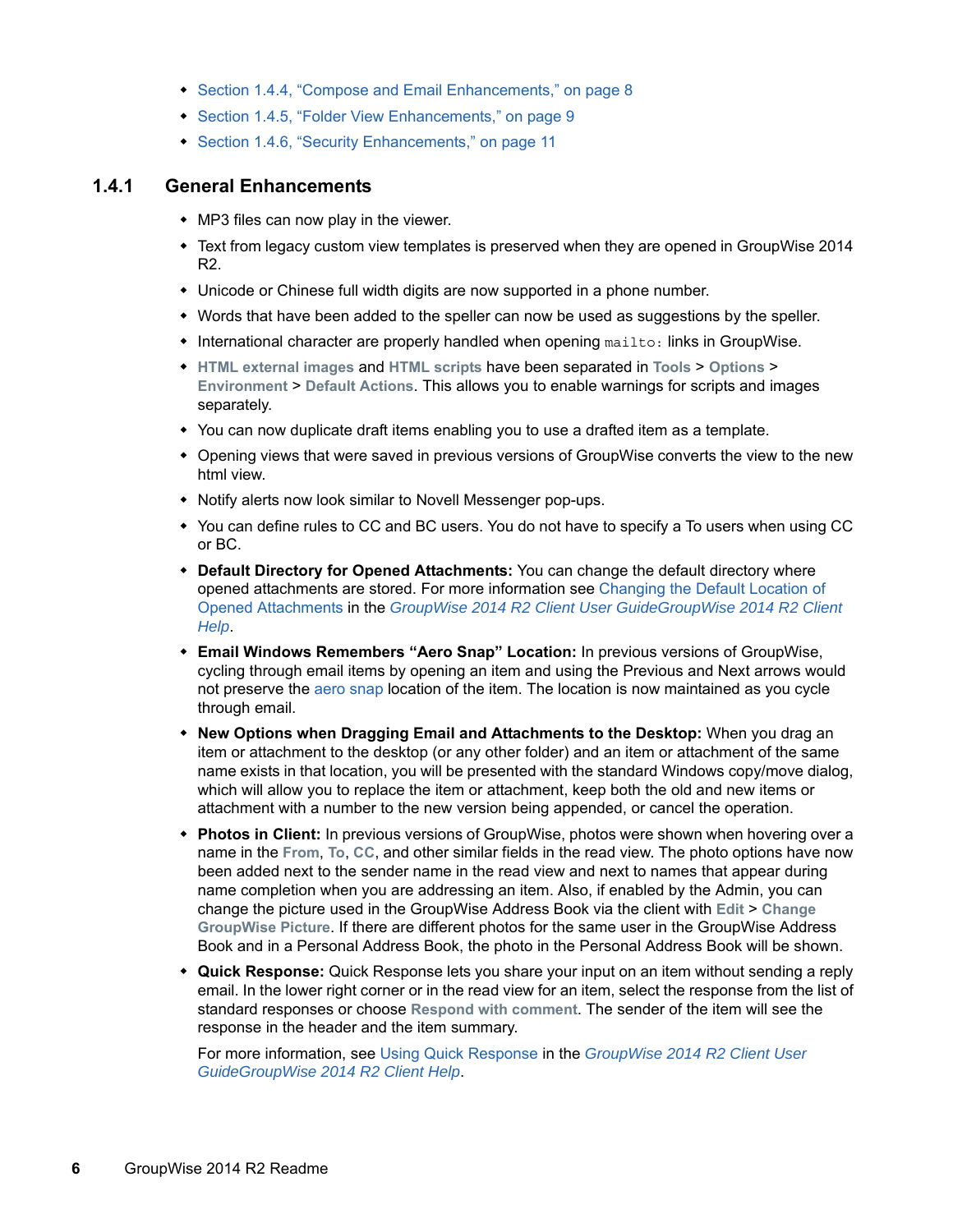**Remember Client State on Crash:** The Windows client can now save the state of the client every 5 minutes in case of an unexpected termination or crash. This way, when the client is reopened, it will go back to the state it was in the last time it was saved before the crash.

For more information, see [Remembering Client State on Crash](https://www.novell.com/documentation/groupwise2014r2/pdfdoc/gw2014_guide_userwin/gw2014_guide_userwin.pdf#b1hnz6u2) in the *[GroupWise 2014 R2 Client](https://www.novell.com/documentation/groupwise2014r2/pdfdoc/gw2014_guide_userwin/gw2014_guide_userwin.pdf#frontpage)  User GuideGroupWise 2014 R2 Client Help*

- **Sent Items Properties Enhancements:** The **Properties** tab for a sent item will now only show the **Advanced Properties** information. The **Quick Properties** are now available in the item header through the summary line and a pull-down menu. In the menu, you can use the icon on the right to toggle between **Simplified** view (by item status) or **Basic** view (by user). You can choose whether you want sent items opened in the **Properties** tab or the Message Body view by going to **Tools** > **Options** > **Environment** > **Default Actions** and selecting **Open item** or **Show properties**.
- **Shortcut Keys:** The following shortcut keys have been added to the client:
	- **Ctrl+H:** This toggles the HTML highlight option. If you select in the middle of a word, toggles the word to be highlighted.
	- **Ctrl+K:** Opens the menu to insert a hyperlink while composing an item.
	- **Ctrl+T:** Flagging Toggle (**Flagged**, **Completed**, **Unflag**).
	- **Ctrl+Shift+W;** Forward item as attachment.
	- **Ctrl+Shift+V:** Paste Special Unformatted. This removes any formatting and pastes only text that is on the clipboard.
	- **Ctrl+Y:** Redo
	- **Ctrl+Alt+Y:** Accept. This was previously Ctrl+y, but has been changed to accommodate **Redo**.
	- **Ctrl+Z:** Undo.
	- **Ctrl+5:** Toggles the signature on and off during compose.
	- **Alt+5:** Opens the signature drop down menu.

For a full list of the shortcut keys available in the client, see [Shortcut Keys](https://www.novell.com/documentation/groupwise2014r2/pdfdoc/gw2014_guide_userwin/gw2014_guide_userwin.pdf#shortcutkeys) in the [GroupWise](https://www.novell.com/documentation/groupwise2014r2/pdfdoc/gw2014_guide_userwin/gw2014_guide_userwin.pdf#frontpage)  2014 R2 Client User GuideGroupWise 2014 R2 Client Help.

 **Vacation Rule Widget:** A vacation rule widget icon has been added to the bottom right corner of the client, which allows you configure and quickly turn on your vacation rule. It appears as a luggage icon. The color of the icon will change depending on whether your vacation rule is on or off.

For more information, see [Creating a Vacation Rule or Auto Reply](https://www.novell.com/documentation/groupwise2014r2/pdfdoc/gw2014_guide_userwin/gw2014_guide_userwin.pdf#rulescreatingvacation) in the [GroupWise 2014 R2](https://www.novell.com/documentation/groupwise2014r2/pdfdoc/gw2014_guide_userwin/gw2014_guide_userwin.pdf#frontpage)  Client User GuideGroupWise 2014 R2 Client Help.

#### <span id="page-6-0"></span>**1.4.2 Appointments and Calendar Enhancements**

- Right-clicking in the month calendar now display the same options as week and day calendars.
- You can now print subscribed calendars.
- The current month is now displayed at the top of the stacked small month controls.
- **Invite vs Delegate and Delete:** In previous versions of GroupWise, **Delegate** allowed you to invite more people to an appointment while still keeping the appointment yourself. This functionality has changed. There are now two options: **Invite** and **Delegate and delete**.

For more information, see [Inviting Others or Delegating and Deleting Calendar Items](https://www.novell.com/documentation/groupwise2014r2/pdfdoc/gw2014_guide_userwin/gw2014_guide_userwin.pdf#calendarreceivingitemsdelegate) in the [GroupWise 2014 R2 Client User GuideGroupWise 2014 R2 Client Help](https://www.novell.com/documentation/groupwise2014r2/pdfdoc/gw2014_guide_userwin/gw2014_guide_userwin.pdf#frontpage).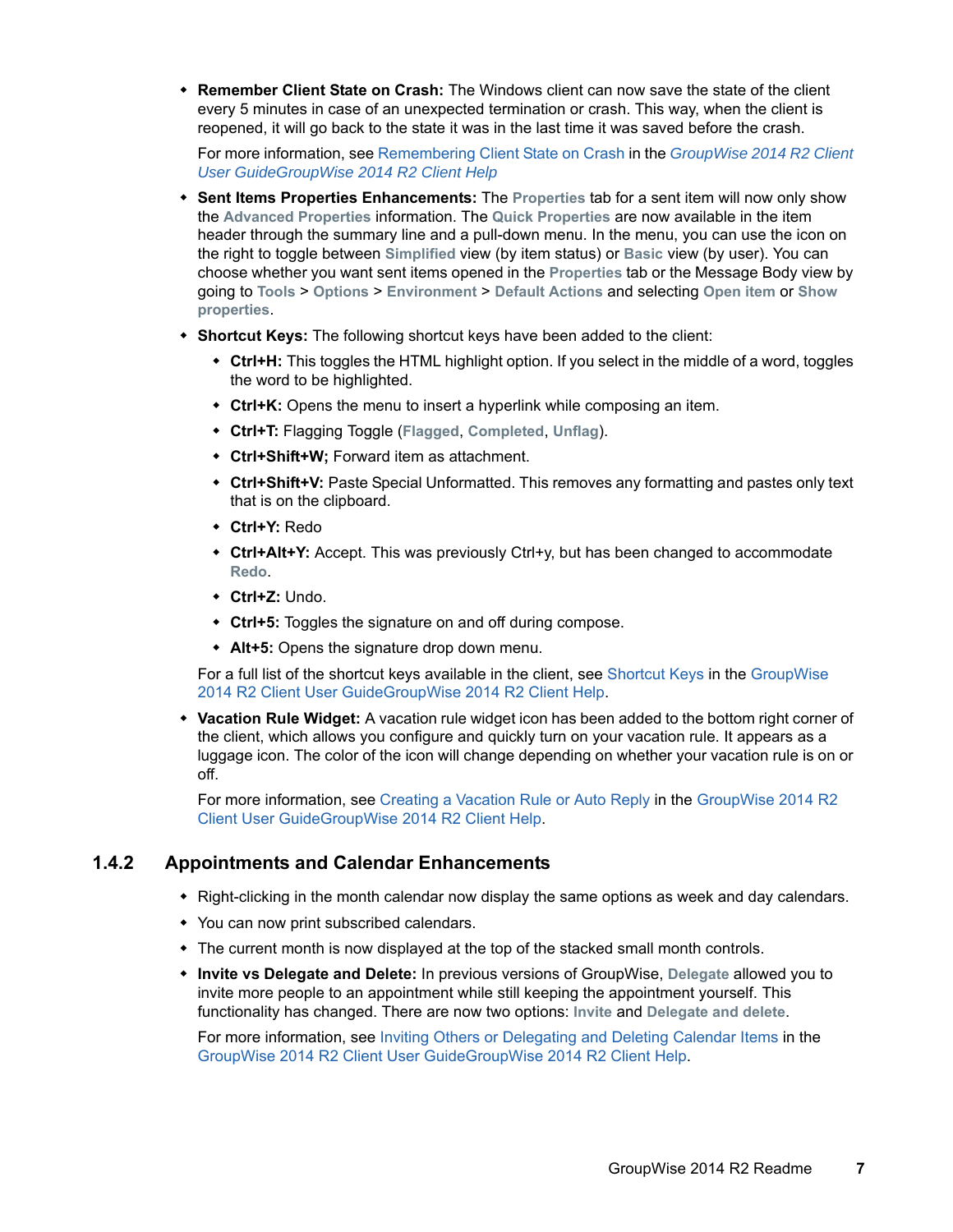**Propose New Time for an Appointment:** This feature allows the recipient of an appointment to perform a busy search of attendees and propose a new time. The new time is then sent back to the original sender, who can then decide whether to accept the new time.

For more information, see [Propose New Time for an Appointment](https://www.novell.com/documentation/groupwise2014r2/pdfdoc/gw2014_guide_userwin/gw2014_guide_userwin.pdf#b1etpf7x) in the *[GroupWise 2014 R2](https://www.novell.com/documentation/groupwise2014r2/pdfdoc/gw2014_guide_userwin/gw2014_guide_userwin.pdf#frontpage)  Client User GuideGroupWise 2014 R2 Client Help*.

- **Proxy Calendar Multi-User Check Boxes:** You can now use the check boxes next to users in the multi-user calendars while in proxy mode. This allows you to select the users you want displayed in the proxy user's multi-user calendar.
- **Recurrence Enhancements:** The following enhancements have been made to recurrence items:
	- If you edit a personal recurring appointment, the appointment you modify no longer is removed from the recurrence set.
	- If you mark a collapsed recurring item completed or not completed, you are prompted to mark all instances completed or not completed.
	- If you move a collapsed recurring item out of the checklist, you are prompted to move all instances.
- **Remember View Mode of Multi-User Calendar:** When moving between multi-user calendar and regular calendars, the last view settings for both the multi-user calendar and the regular calendar are "sticky", meaning they are retained so you don't have to change back to the view you were using previously.

#### <span id="page-7-0"></span>**1.4.3 Contacts Enhancements**

- The contact pop up is now animated in the name completion control.
- Contact tool tips have been added to the sharing pages.
- Added the **Generating undeliverables** property to the advanced tab of a personal contact. This allows the user to put a contact back into the name completion control if it was automatically removed because it generated undeliverable emails.
- **Address Book Changes:** Functionality is moving from the Address Book executable to the address books listed in the folder list of the client. The changes made are:
	- Display of shared address books in the client folder list
	- Inclusion of the **Properties** > **Options** tab for the **Frequent Contacts** book in the folder list
	- **Properties** > **Sharing** tab for all personal address books in the folder list

#### <span id="page-7-1"></span>**1.4.4 Compose and Email Enhancements**

- You can now drag and drop text in the plain text message body.
- HTML Font menu now shows the font name in their own font.
- The From, CC, and BC widget in the compose view displays for all fields that are not made sticky.
- More granular control is now available in the Options slide out when choosing whether you want to have **From**, **CC**, or **BC** displayed for items you compose.
- Editing an item now uses your original send options for that item. Duplicating an item you sent also uses your original send options. Duplicating an item sent by another user uses your default send options.
- For HTML messages, rules such as reply, delegate, and forward in previous versions of GroupWise only sent merged plain text when executed. Now, they do a merge on the original HTML message.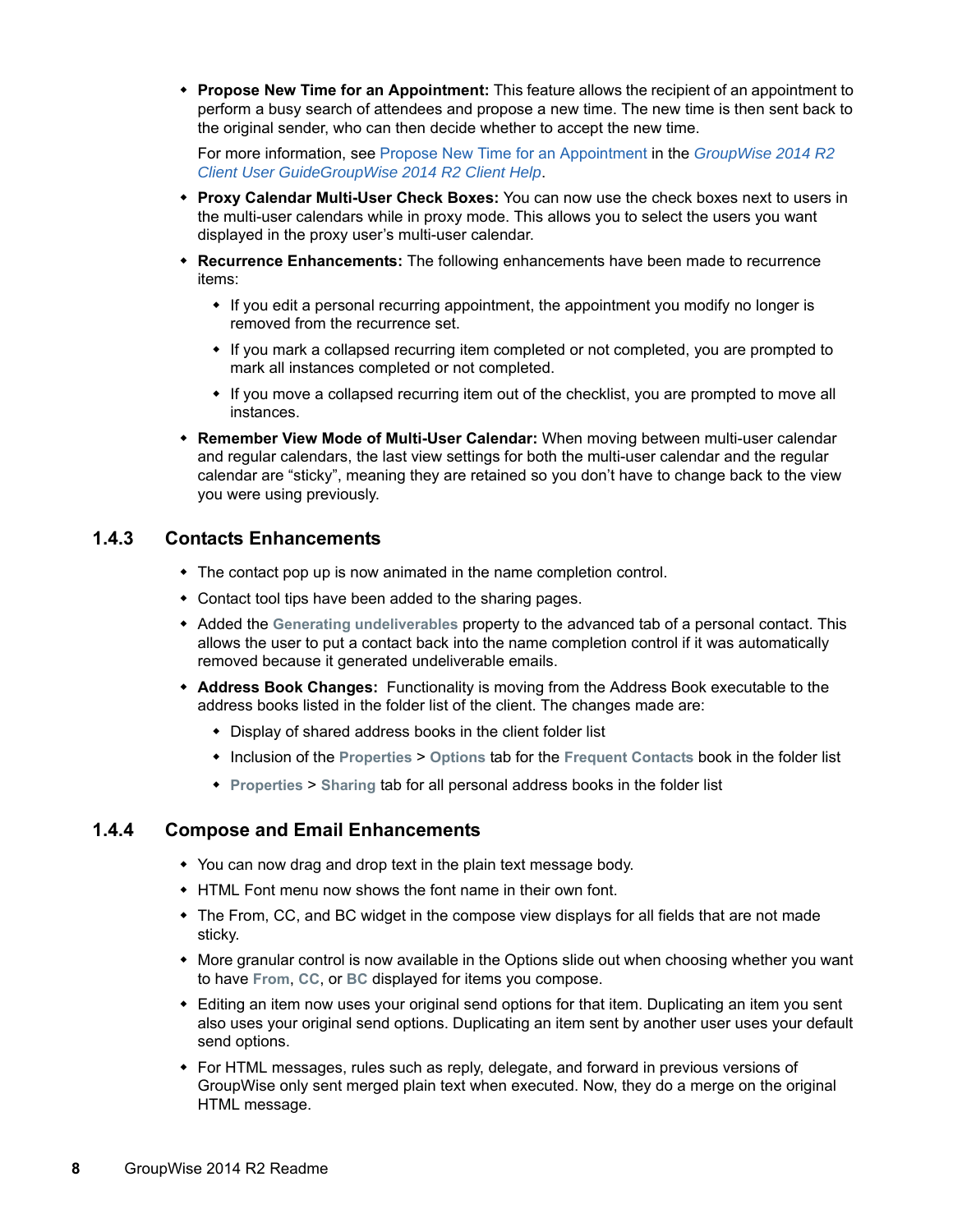- You can now validate URLs in the message body of items. Hovering your mouse over the URL makes the link appear in the bottom header of the compose view.
- **Paste Special:** We have added three new paste options to the right click menu. The options are dynamic and will change with what you have copied in your clipboard. The three options are as follows:
	- **Formatted Text:** This pastes whatever you have in your clipboard exactly as it was copied.
	- **Merge Formatting:** Keeps the HTML structure of what is in the clipboard, but removes fonts and headers and uses the font that is currently selected in the GroupWise compose view.
	- **Unformatted Text:** This removes any formatting from what is in the clipboard and pastes only the text. This option is also available using the keyboard shortcut Ctrl+Shift+v.
- **Signature Enhancements:** The following enhancements have been made to signatures:
	- **Background color and image:** You can now set a background color and background image for your signature.
	- **Disabling the signature:** You can disable the signature by going to **Tools** > **Options** > **Environment** > **Signature** and unchecking **Signature**.
	- **In line signature using Microsoft Word:** If you have Microsoft Word selected as the editor for plain text or HTML in Tools > Options > Environment > Editors/Viewers, you can now insert your signature.
	- Plain text signatures now preserve text that is bolded, underlined, and italicized.
	- **Shortcut keys:** The shortcut keys Ctrl+5 and Alt+5 have been added. Both are used in the compose view. Ctrl+5 toggles the signature on and off. Alt+5 opens the signature drop down menu.
	- **Single use editing of signatures:** You can modify a signature in the message body while in compose view for a one time use signature.

For more information, see [Adding the Signature or vCard to an Email](https://www.novell.com/documentation/groupwise2014r2/pdfdoc/gw2014_guide_userwin/gw2014_guide_userwin.pdf#Aan99dr) in the [GroupWise](https://www.novell.com/documentation/groupwise2014r2/pdfdoc/gw2014_guide_userwin/gw2014_guide_userwin.pdf#frontpage)  2014 R2 Client User GuideGroupWise 2014 R2 Client Help.

 **Sticky Notes:** In previous versions of GroupWise, this was called **Discussion Note** or **Personal Note** in the Windows client. Changing the name facilitates synchronization via GroupWise Mobility Service 2.1 and ActiveSync 14.x to notes applications on mobile devices such as Notes on iOS devices. When notes sync is enabled on the mobile device, a new folder called **Mobile Notes** is created in GroupWise. **Sticky Notes** created in or moved to the **Mobile Notes** folder will be synced to and from mobile devices. If you are using a version of the GroupWise client previous to GroupWise 2014 R2, the **Mobile Notes** folder will instead be named **Notes**. In either case, the folder will be created just below the **Tasklist** folder in the client interface.

For more information, see [Posting a Sticky Note](https://www.novell.com/documentation/groupwise2014r2/pdfdoc/gw2014_guide_userwin/gw2014_guide_userwin.pdf#emailsendingdiscussionnote) in the [GroupWise 2014 R2 Client User](https://www.novell.com/documentation/groupwise2014r2/pdfdoc/gw2014_guide_userwin/gw2014_guide_userwin.pdf#frontpage)  GuideGroupWise 2014 R2 Client Help.

 **Voting:** Voting allows a user to send a topic with a list of responses to other users, who can then select a response.

For more information, see [Voting](https://www.novell.com/documentation/groupwise2014r2/pdfdoc/gw2014_guide_userwin/gw2014_guide_userwin.pdf#b1eu8yt3) in the [GroupWise 2014 R2 Client User GuideGroupWise 2014](https://www.novell.com/documentation/groupwise2014r2/pdfdoc/gw2014_guide_userwin/gw2014_guide_userwin.pdf#frontpage)  R2 Client Help.

#### <span id="page-8-0"></span>**1.4.5 Folder View Enhancements**

You can now copy into or out of shared folder references.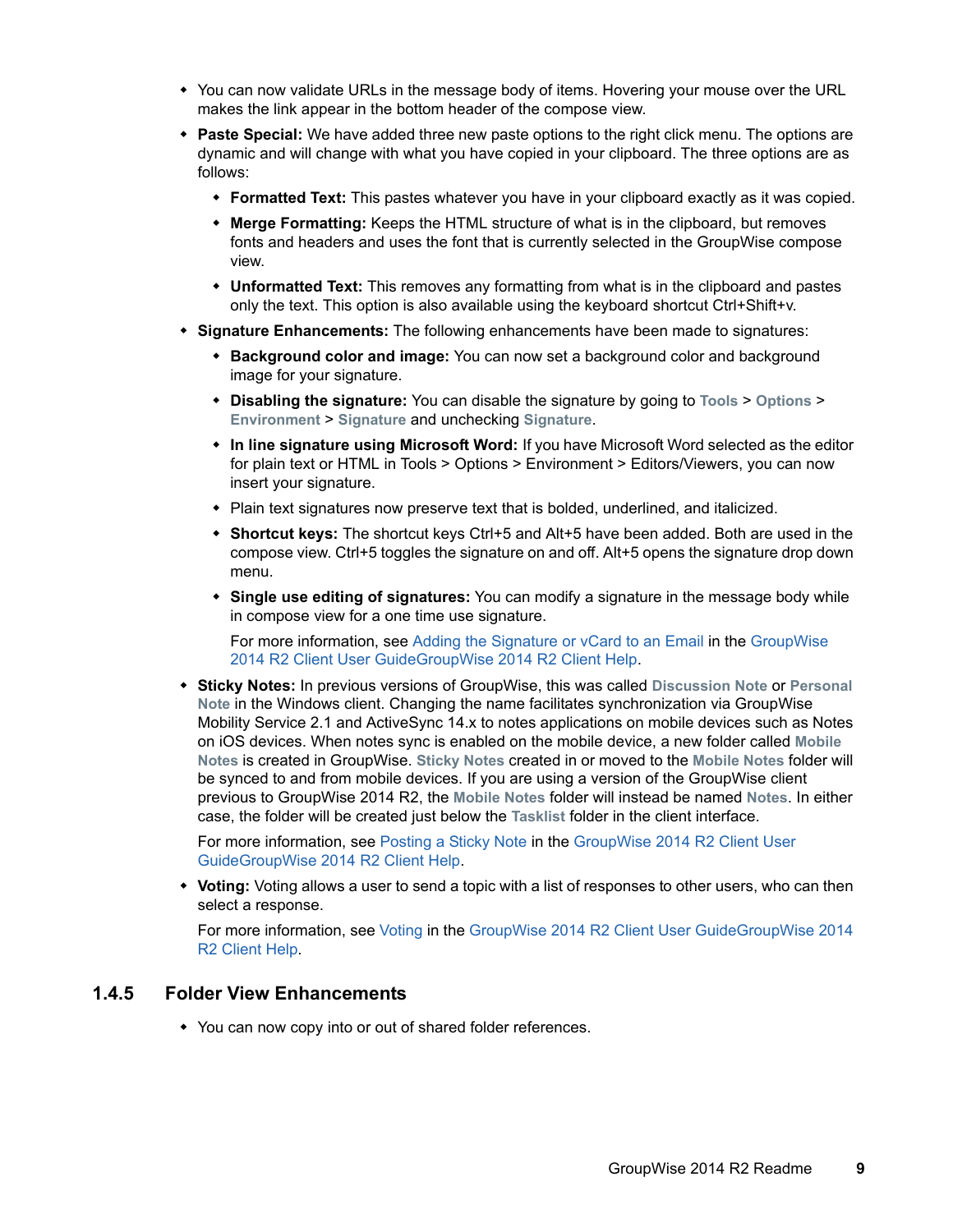- **Actions Column:** The **Actions** column is added to a folder view by clicking in the column headers, selecting **More**, and adding the **Actions** column. This can also be added through a folder's properties page. This column adds hover icons next to the items for the most commonly used tasks, which include **Reply**, **Move To**, and **Delete**. When selecting **Move To**, possible destinations are presented in the following order:
	- **Recommendations**
	- **Frequently Used**
	- **Recently Used:** If nothing is displayed from either of the destinations above, these destinations are displayed.
	- **More:** Displays the complete folder list.
- **Category Enhancements:** Items can now show multiple category colors assigned to them by adding the Categories column to the folder view or by displaying the folder in summary view.

For more information, see [Understanding Categories](https://www.novell.com/documentation/groupwise2014r2/pdfdoc/gw2014_guide_userwin/gw2014_guide_userwin.pdf#getorgcategoriesunderstanding) in the [GroupWise 2014 R2 Client User](https://www.novell.com/documentation/groupwise2014r2/pdfdoc/gw2014_guide_userwin/gw2014_guide_userwin.pdf#frontpage)  GuideGroupWise 2014 R2 Client Help.

 **Protected Folders and Items:** You can protect items in folders so that they are not removed when automatic cleanup or automatic archiving occurs. The option must first be enabled in the Admin console before you can protect items.

For Admin console information, se[eAllow User to Protect Items from Auto Cleanup](https://www.novell.com/documentation/groupwise2014r2/pdfdoc/gw2014_guide_admin/gw2014_guide_admin.pdf#b1hq4pra) in the *[GroupWise 2014 R2 Administration Guide](https://www.novell.com/documentation/groupwise2014r2/pdfdoc/gw2014_guide_admin/gw2014_guide_admin.pdf#adminfront)*.

For client information, see [Protecting Folders and Items](https://www.novell.com/documentation/groupwise2014r2/pdfdoc/gw2014_guide_userwin/gw2014_guide_userwin.pdf#b1etqka7) in the *[GroupWise 2014 R2 Client User](https://www.novell.com/documentation/groupwise2014r2/pdfdoc/gw2014_guide_userwin/gw2014_guide_userwin.pdf#frontpage)  GuideGroupWise 2014 R2 Client Help.*

 **Quick Tasks/Follow-up Flag:** In the GroupWise client, a quick task/follow-up flag option has been added to the left of an item icon. This allows you to click the flag icon and "flag" an item and signify that you want to follow-up on that item. This option is not available for discussion threads, proposed appointment lists, or the summary calendar. When the item is flagged, it also appears in the Tasklist folder.

For more information, see [Understanding Quick Tasks/Follow-up Flags](https://www.novell.com/documentation/groupwise2014r2/pdfdoc/gw2014_guide_userwin/gw2014_guide_userwin.pdf#b1erpnk1) in the *[GroupWise 2014](https://www.novell.com/documentation/groupwise2014r2/pdfdoc/gw2014_guide_userwin/gw2014_guide_userwin.pdf#frontpage)  R2 Client User GuideGroupWise 2014 R2 Client Help*.

- **QuickFinder Improvements:** The QuickFinder box, which is found at the top right of all folder views, now searches the message body and any attachments of items instead of just the header fields. This gives you greater access to any item that contains the string for which you are searching. If a user name is typed the QuickFinder box, the user name will be looked up in the Address Book and QuickFinder will also search for items addressed to the email address associated with that name.
- **Undo and Redo:** The ability to undo or redo multiple actions has been added to the client. **Undo** negates any change that you made, and **Redo** will make the change again if you have previously undone an action. The options are available in the Actions menu or by using the keyboard shortcuts Ctrl+z for Undo and Ctrl+y for Redo. You can undo or redo the following actions:
	- Move To
	- Delete
	- Move Folder
	- ◆ Set Category
	- Show/Hide Folder List
	- Show/Hide Quick Viewer
	- Show/Hide Main Menu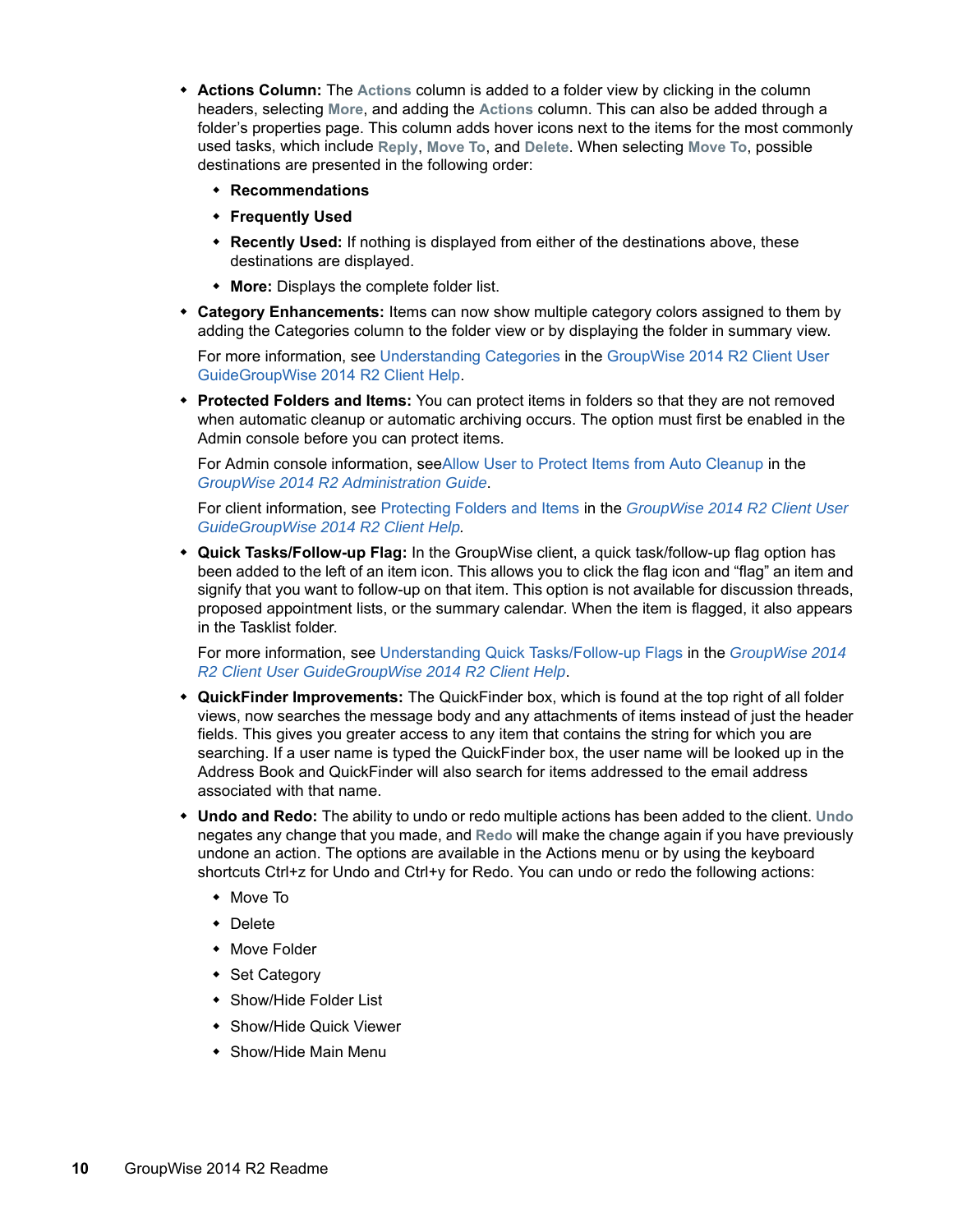#### <span id="page-10-1"></span>**1.4.6 Security Enhancements**

- **Access and Proxy Record Clean up:** Proxy and access records are verified again existing GroupWise users during startup idle time. If records need to be removed, you are notified that the record is being deleted. If you are using caching mode and an online connection cannot be made, the records are not verified.
- **AES/SHA Enhancements:** The option to select Microsoft Enhances RSA and ASE Provider is now available in **Tools** > **Options** > **Send** > **Security** > **Select a security service provider**. If you then select **Advanced Options**, you can select form the different versions of AES for encrypting and the new SHA-256 and greater algorithms for signing. Previously, AES was not available in GroupWise and signing was hard coded to SHA-1. This new set of algorithms is more secure and, in some locales, mandated for government use.
- **Multi-User Calendar Rights More Consistent with Originally Granted Rights:** This resolves issues where a user might use multi-user calendars to view calendars for which they have not been given specific rights. For example, User A has rights to view User B's calendar, but User C does not. If User C has rights to view User A's calendars, User C should not be able to view User B's calendars by using User A's multi-user calendar. This fix enforces that setting by disallowing unintended viewing of calendars by one user piggybacking on another's multi-user calendars. Rights are set in **Tools** > **Options** > **Security** > **Proxy Access**. The proxy access dialog has also been cleaned up to remove user names for which proxy access has no longer been granted.
- **Proxy Options Enhancements:** When granting proxy access to your mailbox, you can now specifically restrict access to the options in **Tools** > **Options** > **Security** > **Proxy Access**. Previously, these options were included when you granted access to the **Options** in general. The options are:
	- **Options**
	- **Security Options:** This is only available if **Options** is selected.
	- **Rules**
	- **Folders**

For more information, see [Granting Proxy Rights as a Mailbox Owner](https://www.novell.com/documentation/groupwise2014r2/pdfdoc/gw2014_guide_userwin/gw2014_guide_userwin.pdf#proxygrantingrights) in the *[GroupWise 2014 R2](https://www.novell.com/documentation/groupwise2014r2/pdfdoc/gw2014_guide_userwin/gw2014_guide_userwin.pdf#frontpage)  Client User GuideGroupWise 2014 R2 Client Help*.

### <span id="page-10-0"></span>**1.5 WebAccess Enhancements**

- **General Enhancements:** 
	- The **Mobile Notes** folder can now be renamed.
	- WebAccess **Rules** user interface has been updated.
	- Appointments now use the next hour as the start time instead of being fixed at noon.
	- WebAccess now prefers using SSL connections to DVA when SSL is not specified in the configuration.
	- **Personal Messages** have been renamed to **Sticky Notes**.
- **Auto-refresh Enhancements:** Auto-refresh has been enhanced to support multiple WebAccess sessions. There have also been performance and reliability enhancements.
- **Controlling Items Displayed in CalPub:** You can control whether appointments, notes, and tasks are displayed for users in CalPub. By default, all are displayed.

For more information, see [Controlling Items Displayed](https://www.novell.com/documentation/groupwise2014r2/pdfdoc/gw2014_guide_admin/gw2014_guide_admin.pdf#b1hrmx49) in the *[GroupWise 2014 R2 Administration](https://www.novell.com/documentation/groupwise2014r2/pdfdoc/gw2014_guide_admin/gw2014_guide_admin.pdf#adminfront)  Guide*.

 **Find Interface Improved:** The WebAccess basic find has an improved interface to limit your results to **This Folder**, **In All Folders**, or **In All Folders (others have shared with me)**.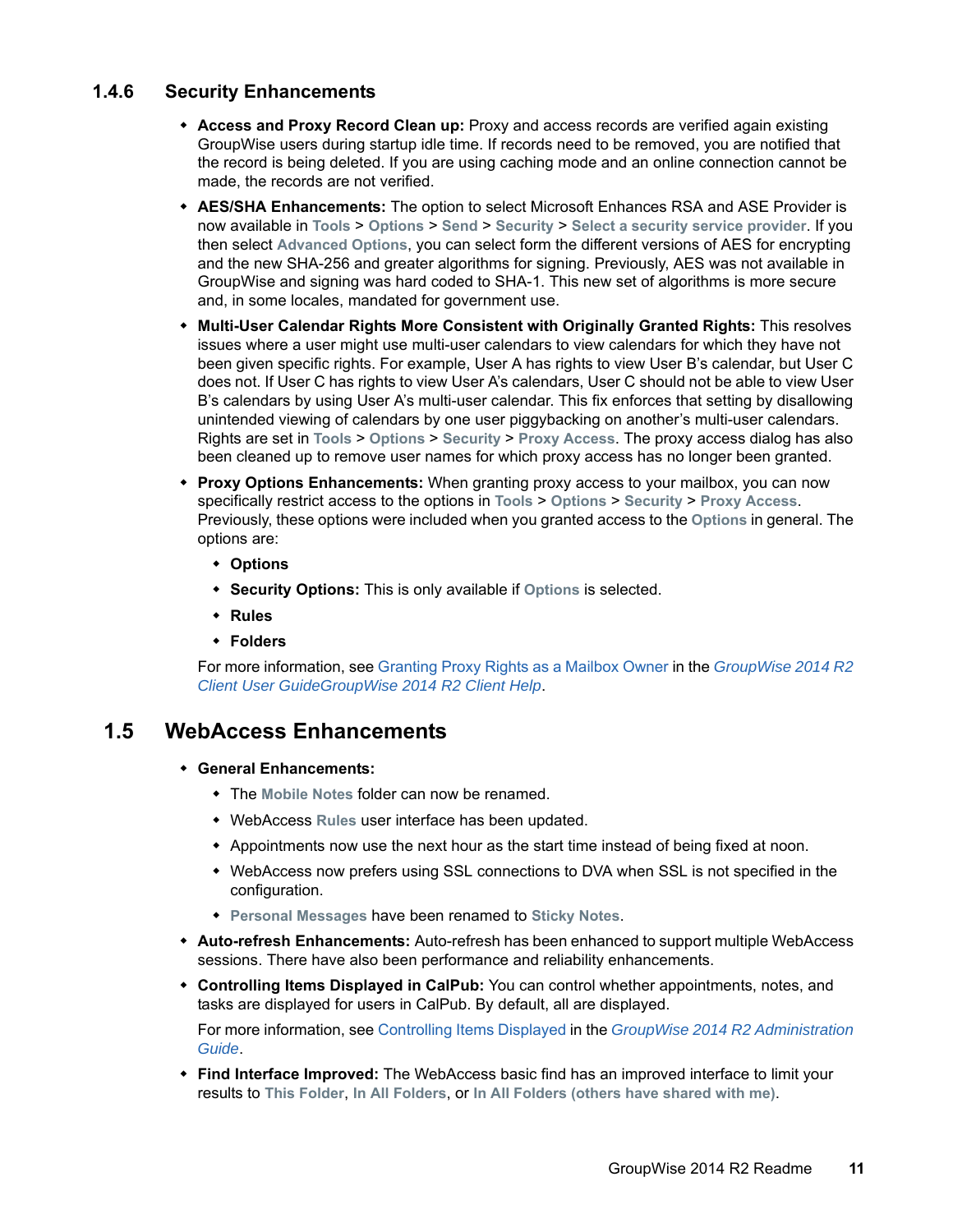For more information, se[eSearching for a Word or Phrase Using Basic Find](https://www.novell.com/documentation/groupwise2014r2/pdfdoc/gw2014_guide_userweb/gw2014_guide_userweb.pdf#searchingwithquickfind) in the *GroupWise 2014 R2 WebAccess User Guid[eG](https://www.novell.com/documentation/groupwise2014r2/pdfdoc/gw2014_guide_userweb/gw2014_guide_userweb.pdf#frontpage)roupWise 2014 R2 WebAccess Help*.

- **Photos in WebAccess:** User photos are now displayed in multiple areas in Web Access:
	- Read Item view.
	- Name Completion tooltip
	- Contact details
	- System Address Book
- **Simplified URLs:** The URLs for webaccess have been updated for easier access:
	- **Web Access (full):** /gw/webacc
	- **Web Access Mobile:** /gw/webacc/mobile
	- **Web Access Simple:** /gw/webacc/simple
	- **Web Access Admin:** /gw/webacc/admin

### <span id="page-11-3"></span>**1.6 Performance Enhancements**

- General performance, security, and stability improvements to WebAccess.
- Reduced shutdown time for MTA, POA, and GWIA for improved cluster migration. For example, the MTA shutdown time was improved from an average of 40 seconds to 9 seconds.
- Huge improvement when downloading large attachments from a POA on Linux. For example, a 25 MB attachment download was reduced from 40 seconds to 3 seconds.
- CalPub can now utilize any POA configured in the startup file. If the first POA is not running, CalPub uses the next active POA for bootstrapping.
- Improved iCal import from iOS.
- Improved drag and dropping GW link files.

# <span id="page-11-0"></span>**2 GroupWise System Requirements**

System requirements are listed in [GroupWise System Requirements](https://www.novell.com/documentation/groupwise2014r2/pdfdoc/gw2014_guide_install/gw2014_guide_install.pdf#instrequirements) in the *[GroupWise 2014 R2](https://www.novell.com/documentation/groupwise2014r2/pdfdoc/gw2014_guide_install/gw2014_guide_install.pdf#instfront)  Installation Guide*.

# <span id="page-11-1"></span>**3 Installation**

Installation instructions for GroupWise 2014 R2 are found in the *[GroupWise 2014 R2 Installation](https://www.novell.com/documentation/groupwise2014r2/pdfdoc/gw2014_guide_install/gw2014_guide_install.pdf#instfront)  Guide*.

# <span id="page-11-2"></span>**4 Continuing Issues in GroupWise 2014 R2**

Some of the issues that were discovered in previous versions of GroupWise 2014 have not yet been resolved. Review the following Readme documents for more information:

- [GroupWise 2014 Readme](https://www.novell.com/documentation/groupwise2014r2/gw2014_readme/data/gw2014_readme.html)
- [GroupWise 2014 SP1 Readme](https://www.novell.com/documentation/groupwise2014r2/gw2014_readme_sp1/data/gw2014_readme_sp1.html)
- [GroupWise 2014 SP2 Readme](https://www.novell.com/documentation/groupwise2014r2/gw2014_readme_sp2/data/gw2014_readme_sp2.html)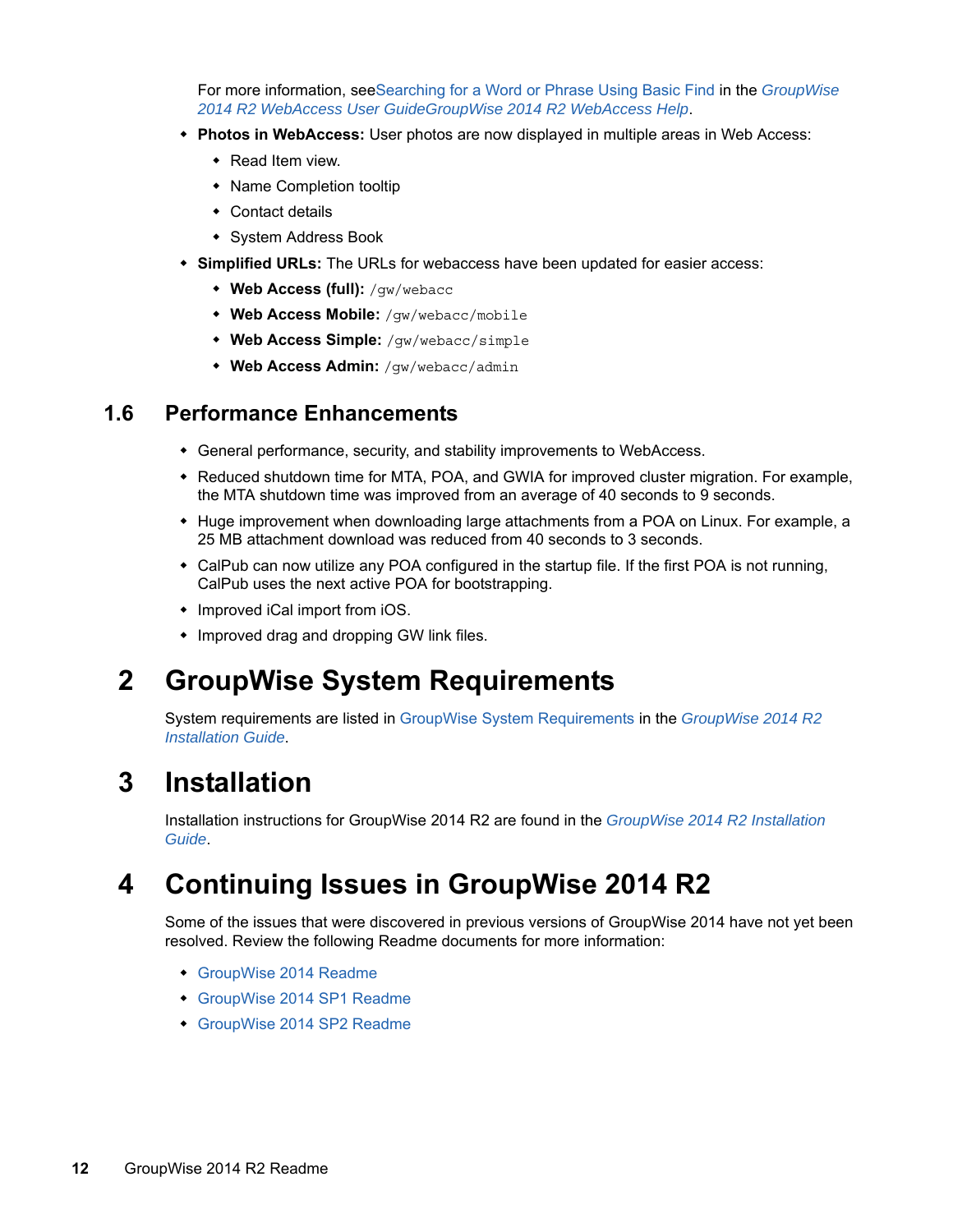# <span id="page-12-0"></span>**5 Known Issues in GroupWise 2014 R2**

### **5.1 Stability Issues with Microsoft Edge**

There are stability issues with using Microsoft Edge for GroupWise, whether for the admin consoles or WebAccess. These issues are being investigated. For the time being, we recommend that you use Internet Explorer instead of Edge to access GroupWise.

## **5.2 Attachments Automatically Downloaded in WebAccess Using Microsoft Edge**

Because of Edge's auto-download feature, when you download and attachment in WebAccess, you are not prompted to **Save**, **Open**, or **Cancel** the download of the attachment.

## **5.3 WebAccess Upgrade Doesn't Cleanup Tomcat6 Service On Windows Server**

GroupWise 2014 R2 no longer uses tomcat6. It now uses tomcat8. We do not remove tomcat6 during the upgrade in case you have any programs still using tomcat6. If you do not have any programs using tomcat6 on your server, you can uninstall it from your server.

## **5.4 Unable to Select User from Name Completion List When Using Windows Classic Theme**

Name completion does not let you select users when using the Windows Classic Theme on your computer. Please use a different theme if you want to use name completion.

### **5.5 RPM Error Message During WebAccess Install on Linux**

While running the install for WebAccess on SLES, you might receive a Not supported by its vendor error message for the rpms. This is because the GroupWise rpms are not part of the SLES repository. The error message should be ignored.

## **5.6 Proxy User Running on a PO prior to GroupWise 2014 R2 can view the Security Options in GroupWise 2014 R2 even if they don't have Rights**

If a user in GroupWise 2014 R2 grants Options rights but not Security rights to a user running on a Post Office that is a previous version of GroupWise, the proxy user can view the Security rights. This is due to the fact that the proxy right s have changed in GroupWise 2014 R2. Please upgrade all Post Offices to GroupWise 2014 R2 to prevent this.

## **5.7 SNMP Not Working on Linux**

SNMP currently does not work on Linux servers.